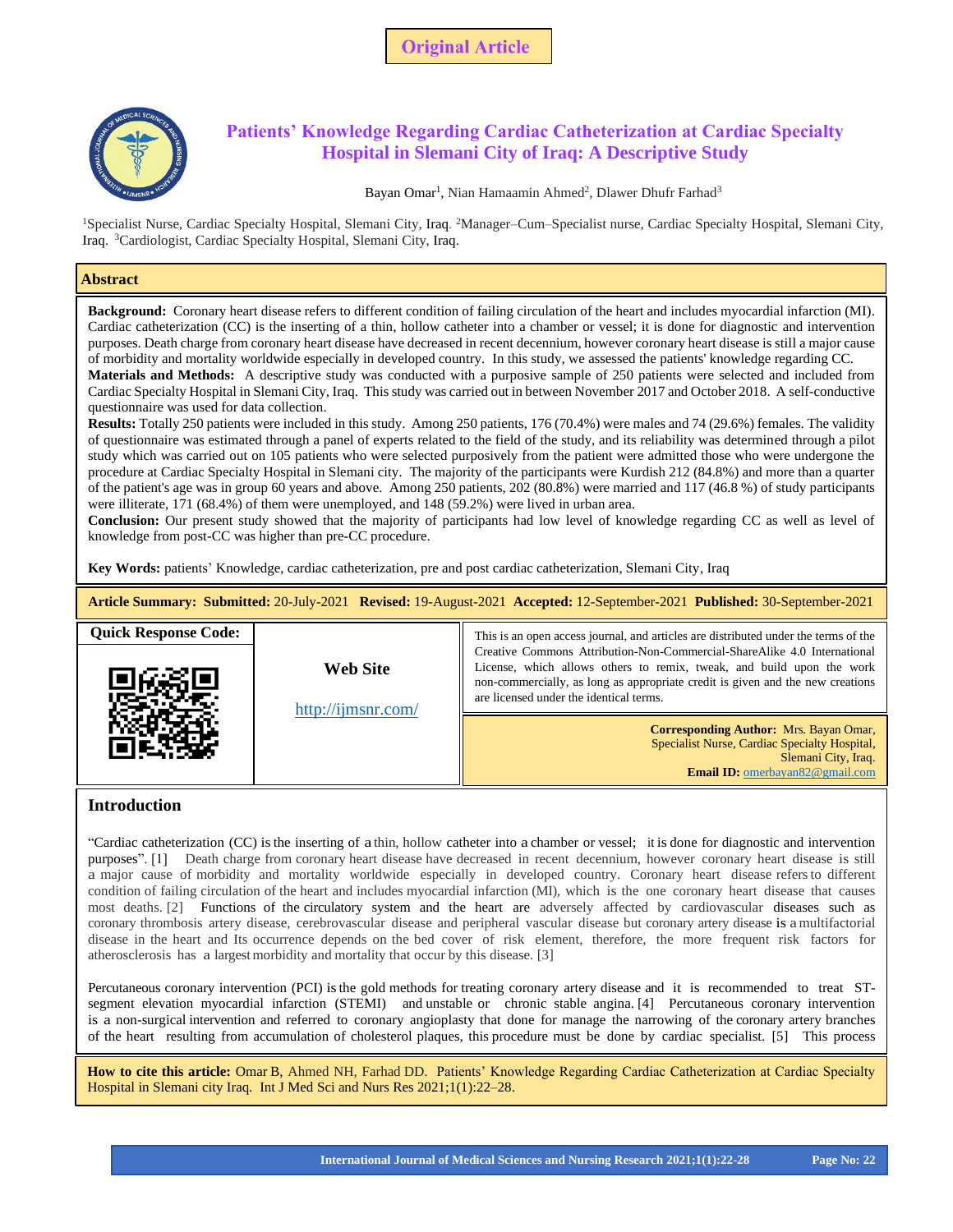must be done in emergent, lanned or rescue condition for revascularization strategy for coronary artery disease. [6] Opening the blocked artery of the heart lead to improving blood flow for the heart tissue and absence of chest pain, reoccurring myocardial infarction also sudden death may be prevented. [7] Coronary angioplasty is relatively considered as a low-risk procedure and has a rapid recovery, also it is useful to improve prognosis, relieve symptoms, decrease ischemic events, and improve functional capacity in the heart. [8] An expert nursing care delivered within an interdisciplinary team must be present in the cardiac catheterization unit during performing percutaneous coronary intervention. [9] Monitoring vital signs, the sheath entrance site, peripheral pulses, capillary refill and chest pain must be measured by the nurses because they have an important role in this procedure. [10] All these observations are done while maintaining a patient's sufficient periods of rest, providing required perfusions of drugs, and monitoring the patient for their amounts of fluid intake and output. [11]

Hemodynamic instability in response to invasive procedures is a consequence of patients' experience of anxiety and stress without any previous knowledge about it. The patients report feelings of discomfort and intolerance due to prolonged bed rest in a fixed position after the procedure. [12] Nurses play a critical and important role in promotion of the patient's information before and after the procedure. [13] Psychological problems may decreased by Patient's knowledge about the procedure. [14] Giving verbal information for the patients by nurses and physicians is considered as common routine useful way for educating the client'spre coronary angioplasty in many hospitals and this meaningfully leads to decrease the nursing work load, and also elevate the patients and nurses' gratification, rest and forgiveness that related to the procedure. [15] However occurrence some complication by coronary angioplasty such as seudoaneurysm, hematoma, bleeding and arterial occlusion, that as recorded not reach to more than 14% but in general it is a safe procedure. [16] Many studies recorded that age, gender and body weight are considered as a common predisposing factor for vascular complications. [17] Furthermore, types of medications that administered during the coronary angioplasty and chronic disease elevate the risk of vascular complications. [18] Some patient during coronary angioplasty has a chance of a disaster situationbecause experience life-threatening complications however most of them are discharged successfully without any complications within a day. Managing complication need trained nurses to use critical assessment skills, and detect any vascular problem and apply suitable interventions. [19] In our study the main objectives were to describe socio-demographic characteristics of the study sample; to find out level of patients' knowledge regarding cardiac catheterization procedure; to find out the association between level of knowledge and some socio-demographic characteristics such as age groups, gender, nationality, income, level of education, residential area and occupation status of the study sample and to find out differences between patient's level of knowledge in pre and post cardiac catheterization procedure.

# **Materials and Methods:**

This descriptive cross sectional-based study was carried out at Cardiac specialty Hospital in Slemani City for the period of about eight months from November  $14<sup>th</sup>$ , 2017 to October 20<sup>th</sup>, 2018. The main sample of this study involved 250 patients which admitted there. A selfconductive questionnaire was used for data collection was used to record information about the patients such as: socio demographic data, which

includes (patient's age groups, gender, marital status, nationality, monthly income, level of educational, residential area). And some question regarding cardiac catheterization (box- 1). Permission was taken from the Slemani Directorate of Health to carry outthis study at the Slemani Cardiac Specialty Hospital in Slemani city. A 21 points scale was used to assess the knowledge of patients about the 21 questions or recommendations that the patient must know before undergoing the procedure. One score was given for each correct answer, so the total was 21 scores. It was divided into three equal parts. Accordingly, those who scored 1–7 were considered as having low level of knowledge, those who scored 8- 14 were considered as having medium level of knowledge, and those scored 15–21 were considered as having high level of knowledge. Data were enter in Microsoft excel 2010 [Microsoft Ltd., USA] and were analyzed by using Statistical Package for Social Sciences (SPSS, version 22.0, IBM, USA). Chi-Square test was used to find association between proportions. Fisher's exact test was used when the expected count of more than 20% of the cells of the table was less than  $5$ . A p-value <0.05 was considered as statistically significant.

### **Results:**

Twohundred fifty patients scheduled for cardiac catheterization had been included in our present study. Their mean age (Mean  $+$  SD) was 59.54±10.56 years, ranging from 30 to 90 years. The median was 60 years. Itis evident that more than two thirds of patients aged 50-69 years, 15.6%aged lessthan 50 years, and 15.2%aged 70 years or older than 70. More than two thirds(70.4%) were males, and the male: female ratio was 2.4: 1. **Table** –**1** shows also that the majority of the patients (84.8%) were Kurdish, and 80.8% were married. Regarding the income, 63.6% believe that their income was not sufficient for their daily needs, and around half (46.8%) of the patients were illiterate. It is evident in the same table that 68.4% were unemployed (or housewives), and only 16.8% were employed. Finally, the table shows that 59.2% were living in urbanareas. More than half (52%) of the studied sample had low level of knowledge, 47.2% had medium level of knowledge, and only two patients (0.8%) had high level of knowledge as shown in**Figure**–**1**. Results showed that the mean knowledge score was 7.2, ranging from 1 to 16. Themedian knowledge was found as 7.

Nearly most of 99.6% the patients believe that the information regarding cardiac catheterization are necessary for them, but on the contrary, the proportions of patients who had knowledge about this information was low. More than 67.6% of the patients had knowledge about the pain during the procedure, 58.4% of the patients knew that they would be awake during the procedure, and 57.2% had information about the area of insertion of the cardiac catheter. Less than 50% of the patients had information about the other items presented in **Table–2.** It is evident in the table that small proportion of the patients had information 'when to eat and drink after the procedure', 'when to take a shower', 'the period of rest after the procedure', 'when to resume heavy physical activities including sexual intercourse' in addition to the other information mentioned in the table.

In**Table** –**3,** two patients with high knowledge score were combined with those of medium knowledge for the sake of the statistical analysis.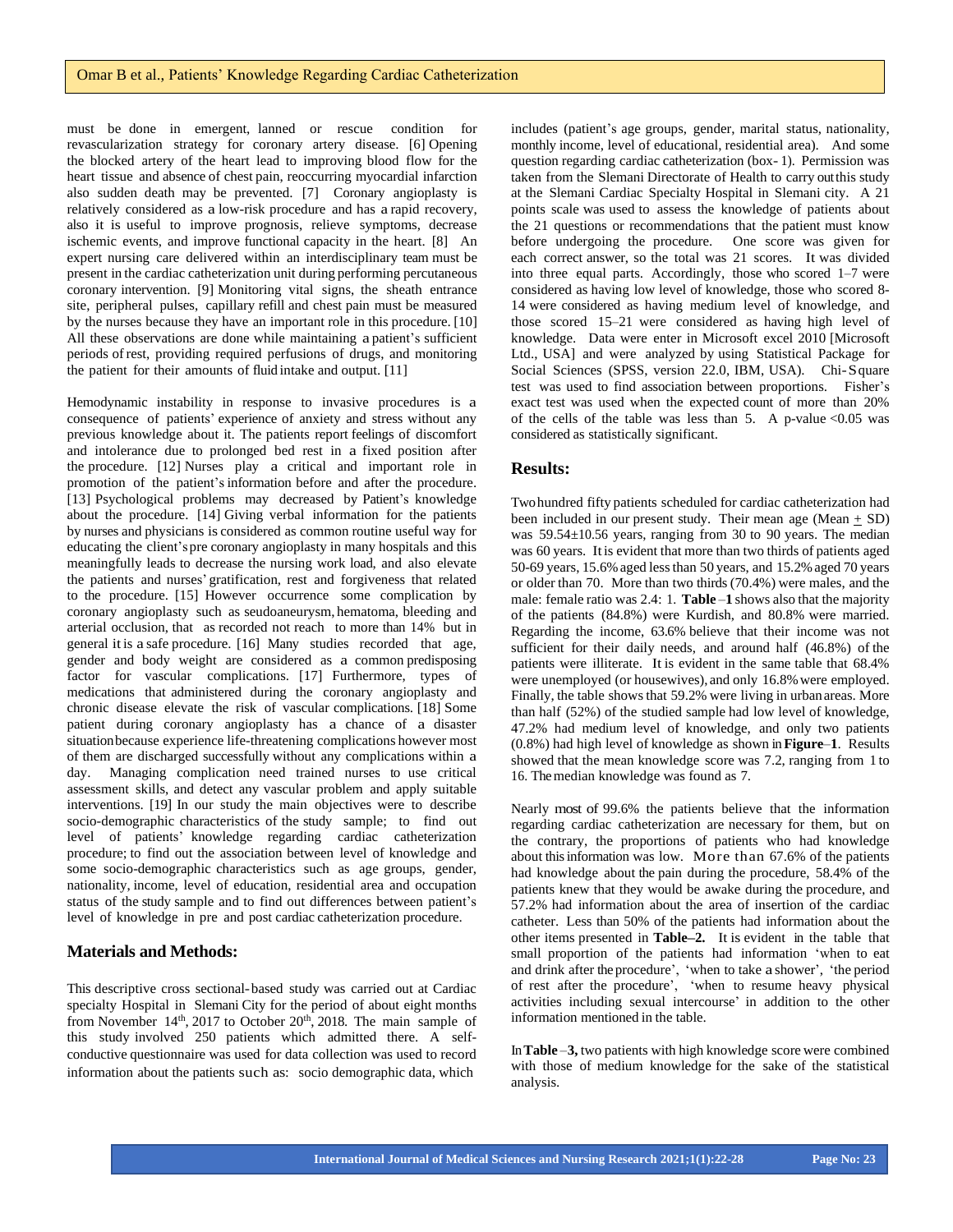|  | Table 1. Socio-demographic characteristics of the patients $(N = 250)$ |  |  |  |  |
|--|------------------------------------------------------------------------|--|--|--|--|
|  |                                                                        |  |  |  |  |

| Socio-demographic<br>characteristics | Number of<br><b>Patients</b><br>(n) | Percentage |  |  |
|--------------------------------------|-------------------------------------|------------|--|--|
| Age Groups (in years)                |                                     |            |  |  |
| < 50                                 | 39                                  | 15.6       |  |  |
| $50-59$                              | 82                                  | 32.8       |  |  |
| $60 - 69$                            | 91                                  | 36.4       |  |  |
| $\geq 70$                            | 38                                  | 15.2       |  |  |
| Gender                               |                                     |            |  |  |
| Male                                 | 176                                 | 70.4       |  |  |
| Female                               | 74                                  | 29.6       |  |  |
| <b>Nationality</b>                   |                                     |            |  |  |
| Kurdish                              | 212                                 | 84.8       |  |  |
| Arabic                               | 36                                  | 14.4       |  |  |
| Others                               | $\overline{c}$                      | 0.8        |  |  |
| <b>Marital status</b>                |                                     |            |  |  |
| Single                               | 5                                   | 2.0        |  |  |
| Married                              | 202                                 | 80.8       |  |  |
| Divorced                             | 3                                   | 1.2        |  |  |
| Widowed                              | 40                                  | 16.0       |  |  |
| <b>Monthly Income</b>                |                                     |            |  |  |
| Sufficient                           | 16                                  | 6.4        |  |  |
| <b>Barely</b> sufficient             | 75                                  | 30.0       |  |  |
| Insufficient                         | 159                                 | 63.6       |  |  |
| <b>Educational status</b>            |                                     |            |  |  |
| Illiterate                           | 117                                 | 46.8       |  |  |
| Primary                              | 56                                  | 22.4       |  |  |
| Secondary                            | 49                                  | 19.6       |  |  |
| Diploma                              | 17                                  | 6.8        |  |  |
| Degree and above                     | 11                                  | 4.4        |  |  |
| <b>Occupation Status</b>             |                                     |            |  |  |
| Employed                             | 42                                  | 16.8       |  |  |
| Unemployed                           | 171                                 | 68.4       |  |  |
| Retired                              | 37                                  | 14.8       |  |  |
| <b>Residence Areas</b>               |                                     |            |  |  |
| Urban                                | 148                                 | 59.2       |  |  |
| Semi Urban                           | 69                                  | 27.6       |  |  |
| Rural                                | 33                                  | 13.2       |  |  |

**Figure: 1 Distribution of the patients'levels of knowledge** 



analysis. Lower the age, less proportions of medium knowledge, but the differences were not significant with p-value= $0.144$  (p $>0.05$ ). It is evident in the table that 49.4% of males had medium knowledge compared with 44.6% of females had no significant with p=0.485  $(0.05)$ . Regarding nationality, the highest proportion of medium knowledgewas among the Arabs (63.9%) but the differences were not significant with  $p=0.066$  ( $>0.05$ ). No significant association was detected between marital status and knowledge with p=0.272 (>0.05). The highest proportion of knowledge was among those with barely sufficient income (60%), and the lowest (42.1%) was among those with insufficient income with  $p=0.038$  (<0.05). Significant with p=0.009 associationwas detected between knowledge and educational level, but the distribution was not consistent where the highest proportions of medium knowledge was among graduates of primary and secondary schools (62.5%, and 59.2% respectively), while itwas 54.5% among MSc holders. No significant association was detected between occupation and the level of knowledge with p-value=0.613. Regarding residency, 54.1% of those living in urban areas had medium knowledge, compared with 44.9% and 27.3% among those living in suburban and rural areas respectively and the test showed significant with p-value= $0.017$  (< $0.05$ ).

More than half (60.5%) of the studied sample had low level of knowledge, (39.5%) had medium level of knowledge, but only two patients had high level of knowledge  $(1.6)$ ,  $(54.6\%)$  of them had amedium level and (43.7%) had a low level of knowledge. Results showed that the post cardiac catheterization knowledge was more than pre cardiac catheterization as shown in **Figure–2.**

#### **Discussion:**

Regarding socio-demographic characteristics of the study sample; table one showed that most of the participants'age ranged between sixty years and above; most of them were male, majority of themwere married and nearly a quarter of the patients had insufficient income and unemployed. More than half of them were illiterate and lived in urban area. The result regarding age, gender, marital status is agreed with the study done in Australia 2009 which mentioned that the number of female patients with coronary heart disease is generally much lower than male. [20] Regarding level of knowledge figure one in our results indicated that more than half of the participants had a low level of knowledge, nearly half of them had a moderate level but Alarmingly indicated that only two patients has a high level of knowledge, The results agree with the study done in Pakistan which showed that majority of the patients who were booked for cardiac catheterization were unable to properly describe the procedure. These high points that the cardiac patients are not well alert with coronary heart disease. Also finding of the study demonstrate that morethan half of the participants had no any information about these questions which asked about; information regarding cardiac catheterization, taking medications such as Aspirin, Plavix before the procedure, cardiac catheterization therapeutic procedure for opening the narrowing ofcoronary artery, about time that should take rest after the procedure and time of avoiding oral intake after the procedure, but Worryingly the results indicated that the majority of the patients had no any information about these questions; indication of existing some investigations such as: blood urea, serum creatinine, time of taking a shower after the procedure, avoid doing heavy activities after the procedure especially sexual intercourse, complications of cardiac catheterization, such as bruising, bleeding, and allergic reactions to the dye or medications, theaim and amount of drinking clear fluid preferably water after the process.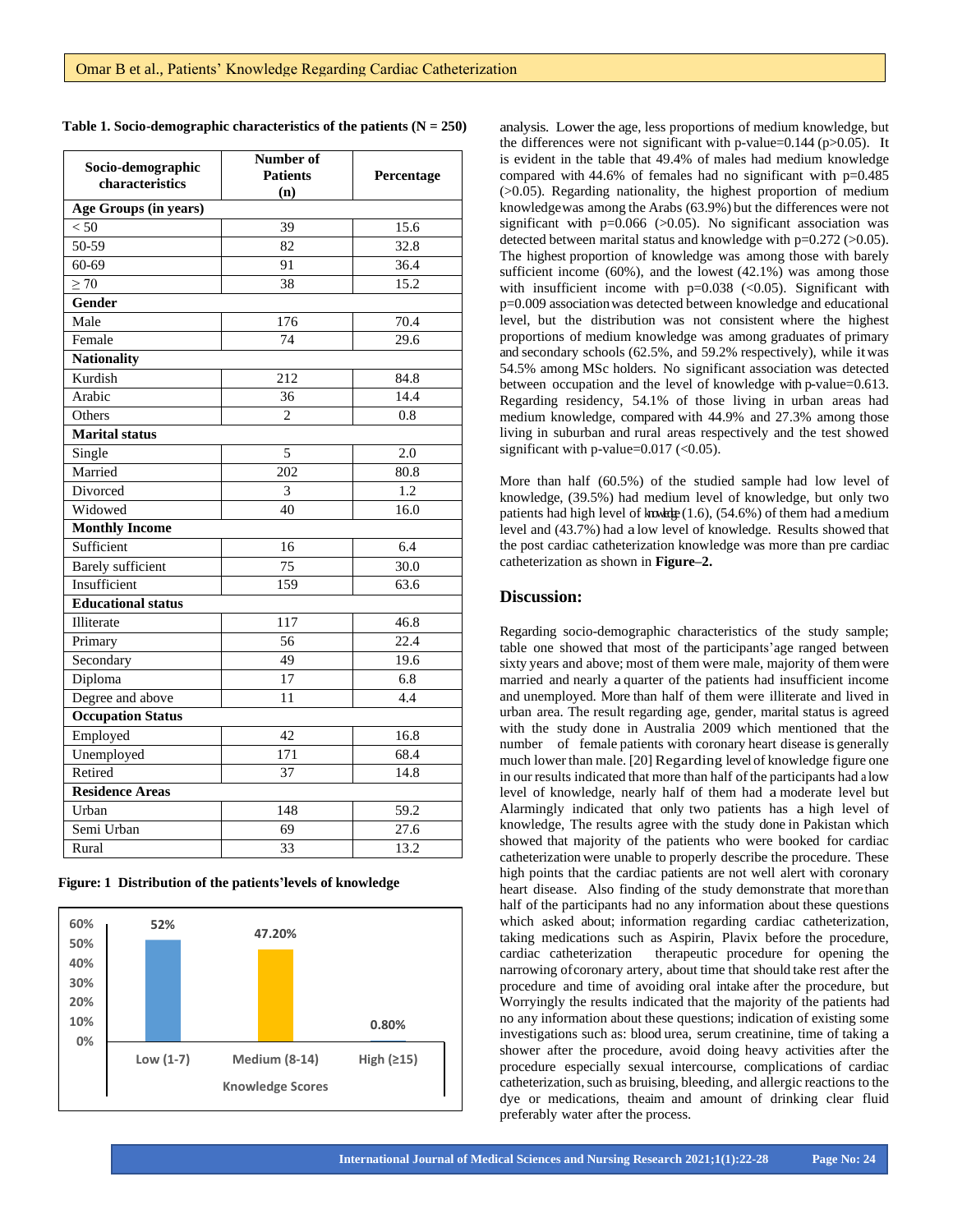|                                                                                                                                                        | I don't know     | Uncertain                   | I know     |  |
|--------------------------------------------------------------------------------------------------------------------------------------------------------|------------------|-----------------------------|------------|--|
| <b>Knowledge Questions</b>                                                                                                                             | $\mathbf{n}(\%)$ | $n\left(\frac{6}{6}\right)$ | $n$ (%)    |  |
| Do you have any information about cardiac catheterization?                                                                                             | 148 (59.2)       | 85 (34.0)                   | 17(6.8)    |  |
| Do you know checking vital signs is necessary before the<br>procedure?                                                                                 | 98 (39.2)        | 54 (21.6)                   | 98 (39.2)  |  |
| Do you know the ECG need before the procedure?                                                                                                         | 93 (37.2)        | 47(18.8)                    | 110(44.0)  |  |
| Do you know about continuation or stoppage of your medications before the<br>procedure?                                                                | 110(44.0)        | 54 (21.6)                   | 86 (34.4)  |  |
| Do you have information about taking medications such as Aspirin, Plavix before<br>the procedure?                                                      | 167(66.8)        | 25(10.0)                    | 58 (23.2)  |  |
| Do you understand that Cardiac catheterization is a diagnostic procedure for<br>coronary artery occlusion?                                             | 124(49.6)        | 10(4.0)                     | 116 (46.4) |  |
| Do you know that cardiac catheterization is a therapeutic procedure for opening<br>the narrowing of coronary artery?                                   | 139(55.6)        | 10(4.0)                     | 101(40.4)  |  |
| Do you know that you will be awake during the procedure?                                                                                               | 71 (28.4)        | 33(13.2)                    | 146(58.4)  |  |
| Do you know you should do these investigations such as (blood urea, serum<br>creatinine, Hepatitis and HIV before procedure and there aims?            | 223(89.2)        | 21(8.4)                     | 6(2.4)     |  |
| Do you have information about existing pain during cardiac catheterization?                                                                            | 70(28.0)         | 11(4.4)                     | 169(67.6)  |  |
| Do you know when you can take a shower after the procedure?                                                                                            | 218 (87.2)       | 12(4.8)                     | 20(8.0)    |  |
| Do you know for how long you should take rest after the procedure?                                                                                     | 135(54.0)        | 44 (17.6)                   | 71 (28.4)  |  |
| Do you know for how long you should avoid oral intake after the procedure?                                                                             | 155(62.0)        | 60(24.0)                    | 35(14.0)   |  |
| Do you know for how long you should avoid doing heavy activities after the<br>procedure especially sexual intercourse?                                 | 202 (80.8)       | 30(12.0)                    | 18(7.2)    |  |
| Do you know any complications of cardiac catheterization, such as bruising,<br>bleeding, heart attack and allergic reactions to the dye or medication? | 207 (82.8)       | 38 (15.2)                   | 5(2.0)     |  |
| Do you know the procedure avoided if you have severe uncontrolled<br>hypertension?                                                                     | 94 (37.6)        | 54 (21.6)                   | 102(40.8)  |  |
| Do you believe that the information regarding cardiac catheterization are<br>necessary for you?                                                        | 0(0)             | 1(0.4)                      | 249 (99.6) |  |
| Do you know the aim and amount of clear fluid preferably water after cardiac<br>catheterization?                                                       | 234 (93.6)       | 10(4.0)                     | 6(2.4)     |  |
| Do you know the cardiologist administer mild sedative medication before the<br>procedure?                                                              | 95 (38.0)        | 49 (19.6)                   | 106(42.4)  |  |
| Do you know the area for performing a cardiac catheterization insertion in the<br>human body?                                                          | 28 (11.2)        | 79 (31.6)                   | 143 (57.2) |  |

# **Table 2. Distribution of patients' knowledge about the regulations and guidelines (N = 250)**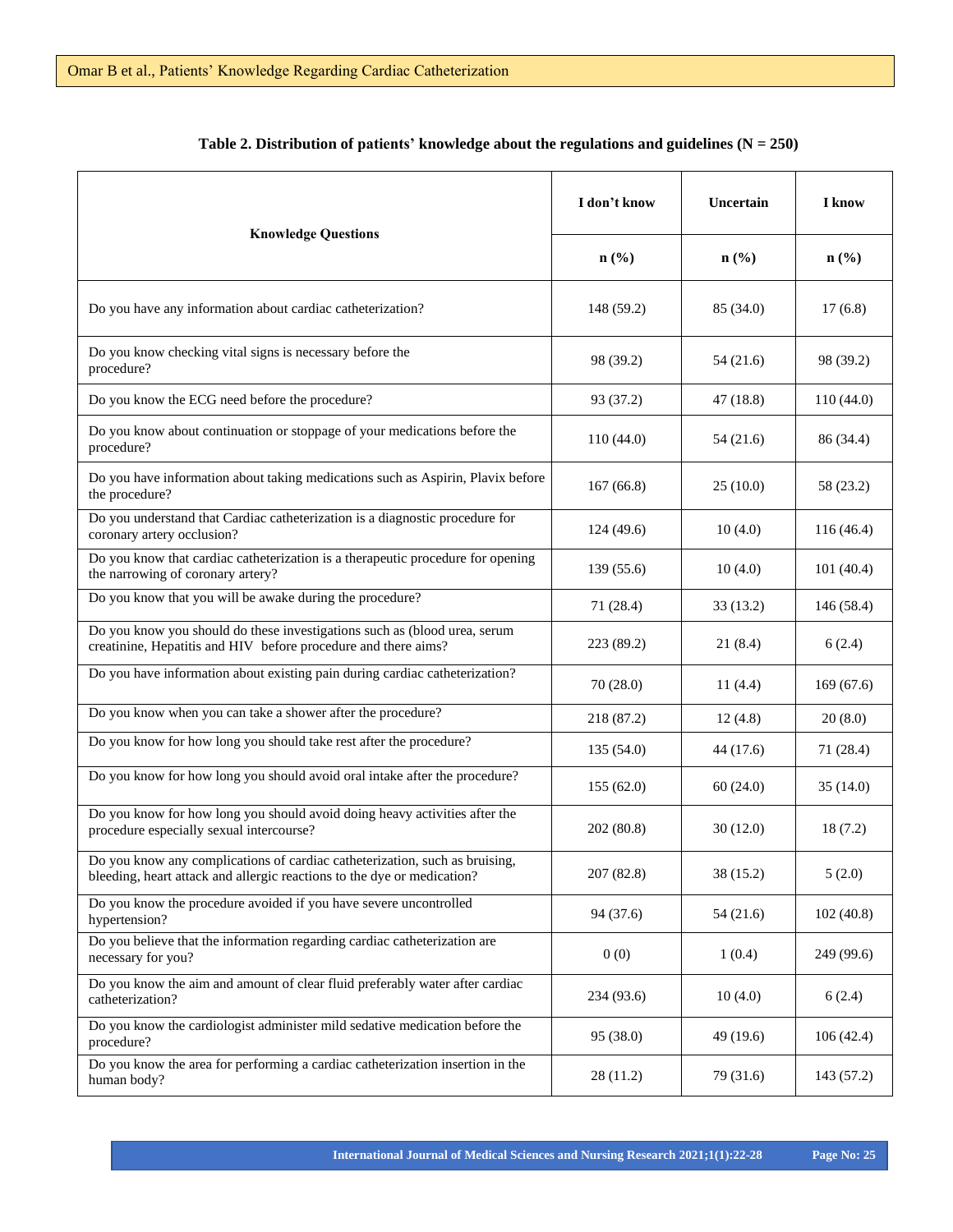|                              | <b>High</b>        |                       |                    | <b>Medium</b><br>and Low |                | <b>Total</b>         |         |  |
|------------------------------|--------------------|-----------------------|--------------------|--------------------------|----------------|----------------------|---------|--|
| <b>Variables</b>             | $\mathbf n$<br>130 | $\frac{0}{0}$<br>52.0 | $\mathbf n$<br>120 | $\frac{0}{0}$<br>48.0    | N<br>250       | $\frac{0}{0}$<br>100 | p-value |  |
| <b>Age Groups (in Years)</b> |                    |                       |                    |                          |                |                      |         |  |
| < 50                         | 17                 | 43.6                  | 22                 | 56.4                     | 39             | 100.0                |         |  |
| $50 - 59$                    | 41                 | 50.0                  | 41                 | 50.0                     | 82             | 100.0                |         |  |
| $60 - 69$                    | 46                 | 50.5                  | 45                 | 49.5                     | 91             | 100.0                | 0.144   |  |
| $\geq 70$                    | 26                 | 68.4                  | 12                 | 31.6                     | 38             | 100.0                |         |  |
| Gender                       |                    |                       |                    |                          |                |                      |         |  |
| Male                         | 89                 | 50.6                  | 87                 | 49.4                     | 176            | 100.0                |         |  |
| Female                       | 41                 | 55.4                  | 33                 | 44.6                     | 74             | 100.0                | 0.485   |  |
| <b>Nationality</b>           |                    |                       |                    |                          |                |                      |         |  |
| Kurdish                      | 116                | 54.7                  | 96                 | 45.3                     | 212            | 100.0                |         |  |
| Arabic                       | 13                 | 36.1                  | 23                 | 63.9                     | 36             | 100.0                | 0.066   |  |
| Others                       | $\mathbf{1}$       | 50.0                  | 1                  | 50.0                     | $\overline{c}$ | 100.0                |         |  |
| <b>Marital status</b>        |                    |                       |                    |                          |                |                      |         |  |
| Single                       | 3                  | 60.0                  | $\overline{2}$     | 40.0                     | 5              | 100.0                |         |  |
| Married                      | 100                | 49.5                  | 102                | 50.5                     | 202            | 100.0                |         |  |
| Divorced                     | 1                  | 33.3                  | $\overline{c}$     | 67.7                     | 3              | 100.0                | 0.272   |  |
| Widowed                      | 26                 | 65.0                  | 14                 | 35.0                     | 40             | 100.0                |         |  |
| <b>Income</b>                |                    |                       |                    |                          |                |                      |         |  |
| Sufficient                   | 8                  | 50.0                  | 8                  | 50.0                     | 16             | 100.0                |         |  |
| <b>Barley</b><br>sufficient  | 30                 | 40.0                  | 45                 | 60.0                     | 75             | 100.0                | 0.038   |  |
| Insufficient                 | 92                 | 57.9                  | 67                 | 42.1                     | 159            | 100.0                |         |  |
| <b>Educational Status</b>    |                    |                       |                    |                          |                |                      |         |  |
| Illiterate                   | 74                 | 63.2                  | 43                 | 36.8                     | 117            | 100.0                |         |  |
| Primary                      | 21                 | 37.5                  | 35                 | 62.5                     | 56             | 100.0                |         |  |
| Secondary                    | 20                 | 40.8                  | 29                 | 59.2                     | 49             | 100.0                | 0.009   |  |
| Diploma                      | 10                 | 58.8                  | 7                  | 41.2                     | 17             | 100.0                |         |  |
| B.Sc. &more                  | 5                  | 45.5                  | 6                  | 54.5                     | 11             | 100.0                |         |  |
| <b>Occupation Status</b>     |                    |                       |                    |                          |                |                      |         |  |
| Employed                     | 21                 | 50.0                  | 21                 | 50.0                     | 42             | 100.0                |         |  |
| Unemployed                   | 87                 | 50.9                  | 84                 | 49.1                     | 171            | 100.0                | 0.613   |  |
| Retired                      | 22                 | 59.5                  | 15                 | 40.5                     | 37             | 100.0                |         |  |
| <b>Residence Areas</b>       |                    |                       |                    |                          |                |                      |         |  |
| Urban                        | 68                 | 45.9                  | 80                 | 54.1                     | 148            | 100.0                |         |  |
| Sub-urban                    | 38                 | 55.1                  | 31                 | 44.9                     | 69             | 100.0                | 0.017   |  |
| Rural                        | 24                 | 72.7                  | 9                  | 27.3                     | 33             | 100.0                |         |  |

**Table: 3 Association between severity and demographic variables**

# **Figure: 2 Differences of pre and post cardiac catheterization procedure with patients' level of knowledge**



catheterization and angioplasty and our nurses has no enough time for explain pre and post procedure for the patients however explaining and understanding patients regarding the procedure is considered as the heart of the science of nursing and itis a comprehensive ideal of caring [21]. **Table-3** showed that the lower the age, the less the proportions of medium knowledge, but the differences were not significant ( $p=$ 0.144) the reason of this result related to performing this procedure previously.

There are very highly significant association with p–value=0.009 (p<0.001) between knowledge and educational level, but the spreading was not regular where the highest proportions of medium knowledge was among graduates of primary and secondary schools while more than of half of them was among MSc holders. No significant association was discovered between occupation and the level of knowledge with p–value=0.613 (p>0.05). Concerning residency, more than half of those living in urban areas had medium knowledge, matched with nearly half and nearly a quarter among those living in suburban and rural areas respectively  $p=0.017$  (<0.05). The consciousness regarding post angioplasty complications and factors that raises chance of restenosis will increase clients'obedience to drugs and will also decrease morbidity and mortality rates among coronary heart disease patients [22].

There are only two patients had ahigh level of knowledge, more than half of them had a medium level and nearly half of them had a low level of knowledge in post-CC procedure but in pre-CC procedure more than half of the participants had low level of knowledge, less than half had medium level of knowledge. Results showed that the post cardiac catheterization knowledge was more than pre cardiac catheterization. This result related to understanding the procedure after doing it and they sow and heard many thing during the procedure.

# **Conclusion:**

Our study finding results showed that more than half of the participants had a low level of knowledge but surprisingly indicated

**Bolded p-value < 0.05 Significant**

Thisresult related to many reasons; first of all we have to say that the cardiac specialty hospital in Slemani prepared most of this information by handout for every patients but as aresult showed than two thirds of patients were old age and nearly half of them were illiterate. So, they cannot read the instructions and their relative did not read for them, or some patient obtain information from physician but forget it furthermore we have a many patient which planned cardiac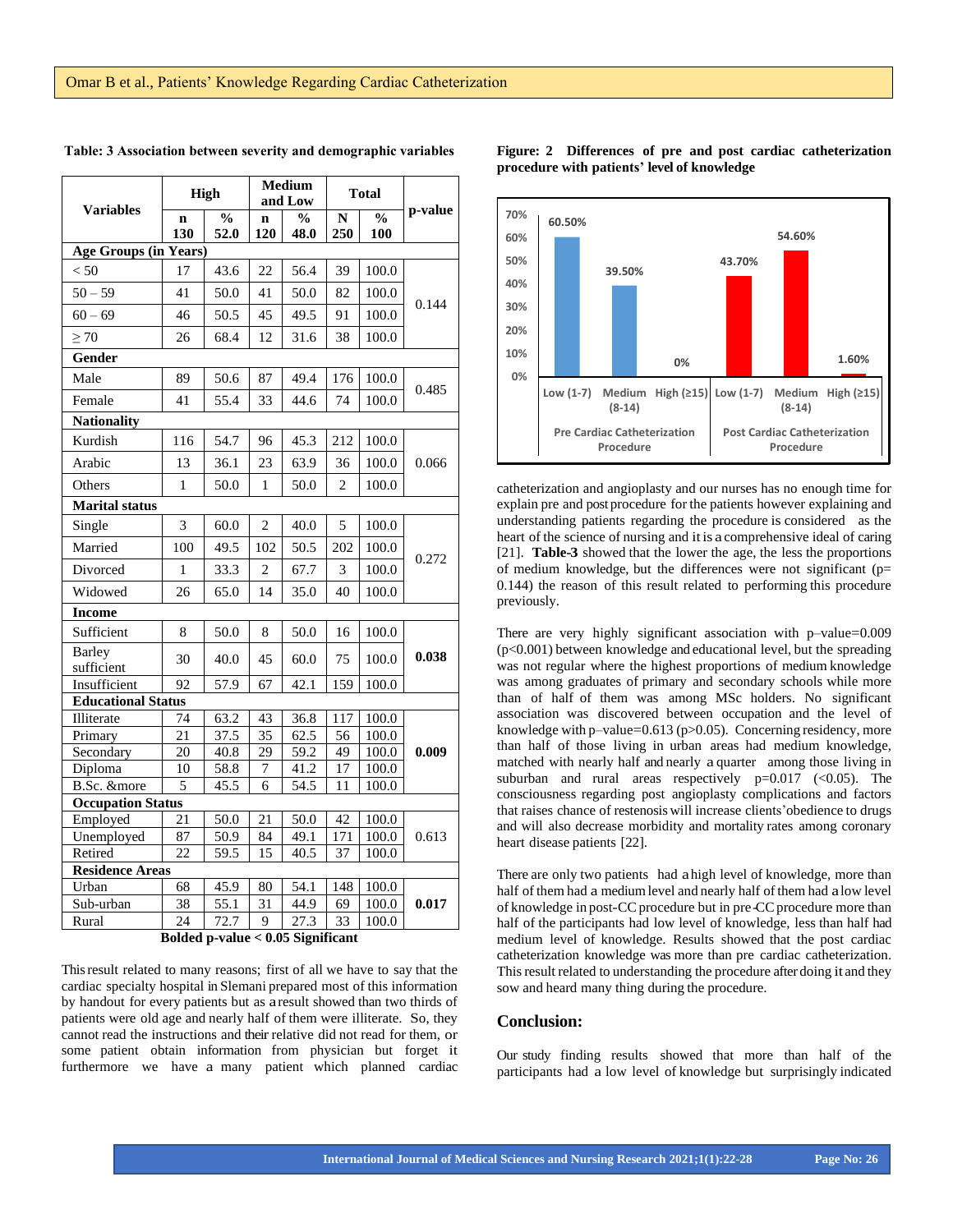that only two patients has a high level of knowledge regarding pre and post cardiac catheterization. Most of participants were believed that the information regarding cardiac catheterization is necessary for them. Nevertheless, this outcomes could be of great help to higher specialists as we have recognized subset of population that specially needs to be directed through alertness programs as well as suggest that urgent and Targeted awareness programs must be introduced, so a special person must be selected to explain full cardiac catheterization procedure for every patient who planned this process. Also more than half of them had information about the area for performing a cardiac catheterization insertion in the human body. The study demonstrated that the lower the age, the less the proportions of medium knowledge, but there is no differences between them.

# **Implications for practice:**

- 1. Every physician must be explain the patients regarding pre and post CC in his clinic beforethe procedure.
- 2. Nurses should be given more opportunities to participate symposia regarding coronary heart disease to increase ability of advice and giving instruction for patients regarding CC process, and put a special person for that goal.
- 3. This field needs to much more scientific research to provide adequate knowledge for patients during preparation of patients regarding cardiac catheterization.

**Authors' Contributions:** BO, NHA: Study conception and design; BO: Data collection; BO and NHA: data analysis, draft manuscript preparation. BO, NHA and DDF authors reviewed the results and approved the final version of the manuscript.

Here, BO – Bayan Omar; NHA – Nian Hamaamin Ahmed; and DDF – Dlawer Dhufr Farhad

**Source of funding:** We didn't get any kind of funding from any other financial institutions or organizations.

**Conflict of interest:** The authors declare no conflict of interest.

# **References:**

- 1. Cardiac Catheterization. Available on: heartattack/diagnosing-a-heart-attack/cardiac-catheterization [Last Accessed on: 20<sup>th</sup> November 2019]
- 2. Larsson, C.A. Common risk factors associated with acute myocardial infarction: Population-based studies with a focus on gender differences. Department of Clinical Sciences,Lund University 2011; ISBN: 978-91-86871-53-6
- 3. Girotto E, Andrade SM, Cabrera MAS, Ridão EG. Prevalência de fatores de risco para doenças cardiovasculares em hipertensos cadastrados em unidade de saúde da família. Acta Scient Health Sci 2009;31(1):77-82. DOI: [10.4025/actascihealthsci.v3li1.4492](http://doi.org.10.4025/actascihealthsci.v3li1.4492)
- 4. Smith SC, Feldman TE, Hirshfeld JW, Jacobs AK, Kern MJ and King SB: ACC/ AHA/SCAI, Guideline update for percutaneous coronary intervention-summary article: a report of the American College of Cardiology / American Heart

Association Task Force of Practice Guidelines (ACC/AHA/SCAI Writing Committee to Update the 2001 Guidelines for Percutaneous Coronary Intervention). Circulation 2006;113(1):156-175 PMID: 16391169

- 5. Oberhauser JP, Hossainy S, Rapoza RJ. Design Principles and Performance of Bioresorbable Polymeric Vascular Scaffolds. Euro Intervention 2009;5SupplF:F15-22. PMID: 22100671
- 6. Rolley JX, Salamonson Y, Wensley C, Dennison CR, Davidson PM. Nursing clinical practice guidelines to improve care for people undergoing percutaneous coronary interventions. Aust Crit Care 2011;24(1):18-38. PMID: 20833062
- 7. Alhalaiqa F, Abu-Shbeeb I, Batiha AM, Masa'Deh R, Amarneh B. The Relation of Demographic Characteristics with Fatigue Levels among Coronary Heart Disease Patients: A Jordanian Study. Adv Studies in Biology 2015;7:301-322. DOI: 10.12988/adb.2015.5418
- 8. Fraker TD Jr, Fihn SD, 2002 Chronic Stable Angina Writing Committee, American College of Cardiology, American Heart Association, Gibbons RJ, et al. 2007 Chronic Unstable Angina Working Committee. Chronic angina focused update of the ACC/AHA 2002 guidelines for the management of patients with chronic unstable angina: A report of the American College of Cardiology/American HeartAssociation Task Force on Practice Guidelines Working Group to develop the focused update of the 2002 guidelines for the management of patients with chronic stable angina. J Am Coll Cardiol 2007;50(23):2264- 2274. PMID: 18061078
- 9. Rezaei-Adaryani M, Ahmadi F, Asghari-Jafarabadi M. The effect of changing position and early ambulation after cardiac catheterization on patients' outcomes: A single-blind randomized controlled trial. Int JNurs Stud 2009;46(8):1047-1053. PMID: 19296949
- 10. Saifan A, Bashayreh I, Batiha AM, AbuRuz M. Patient- and Family Caregiver-Related Barriers to Effective Cancer Pain Control. Pain Manag Nurs 2015;16(3):400-410. PMID: 26025799
- 11. Hirsch AT, Duval S. Effective Vascular Therapeutics for Critical Limb Ischemia: A Role for registry-based clinical investigation. Circulation: Cardiovascular Interventions 2013;6(1):8-11. DOI: 10.1161/CIRCINTERVENTIONS.113.000127
- 12. Ruffinengo C, Versino E, Renga G. Effectiveness of an informative video on reducing anxiety levels in patients undergoing elective coronarography: an RCT. Eur J Cardiovasc Nurs2009;8(1):57-61 PMID: 18502689
- 13. Jamshidi N, Abbaszadeh A, Kalyani MN. Effects of video information on anxiety, stress and depression of patients undergoing coronary angiography. Pak J Med Sci 2009;25(6):901-905. Available on: https://pjms.com.pk/issues/octdec209/article/article5.html
- 14. Chair SY, LI KM, Wong SW. Factors that affect back pain among Hong Kong Chinese patients after cardiac catheterization. Eur J Cardiovasc Nurs 2004;3(4):279-285 PMID: 15572016
- 15. Steffenino G, Viada E, Marengo B, Canale R, Nursing and the Medical Staff of the Cardiac Catheterization Unit. Effectiveness of video-based patient information before percutaneous cardiac interventions. J Cardiovasc Med (Hagerstown) 2007;8(5):348-353. PMID: 17443101